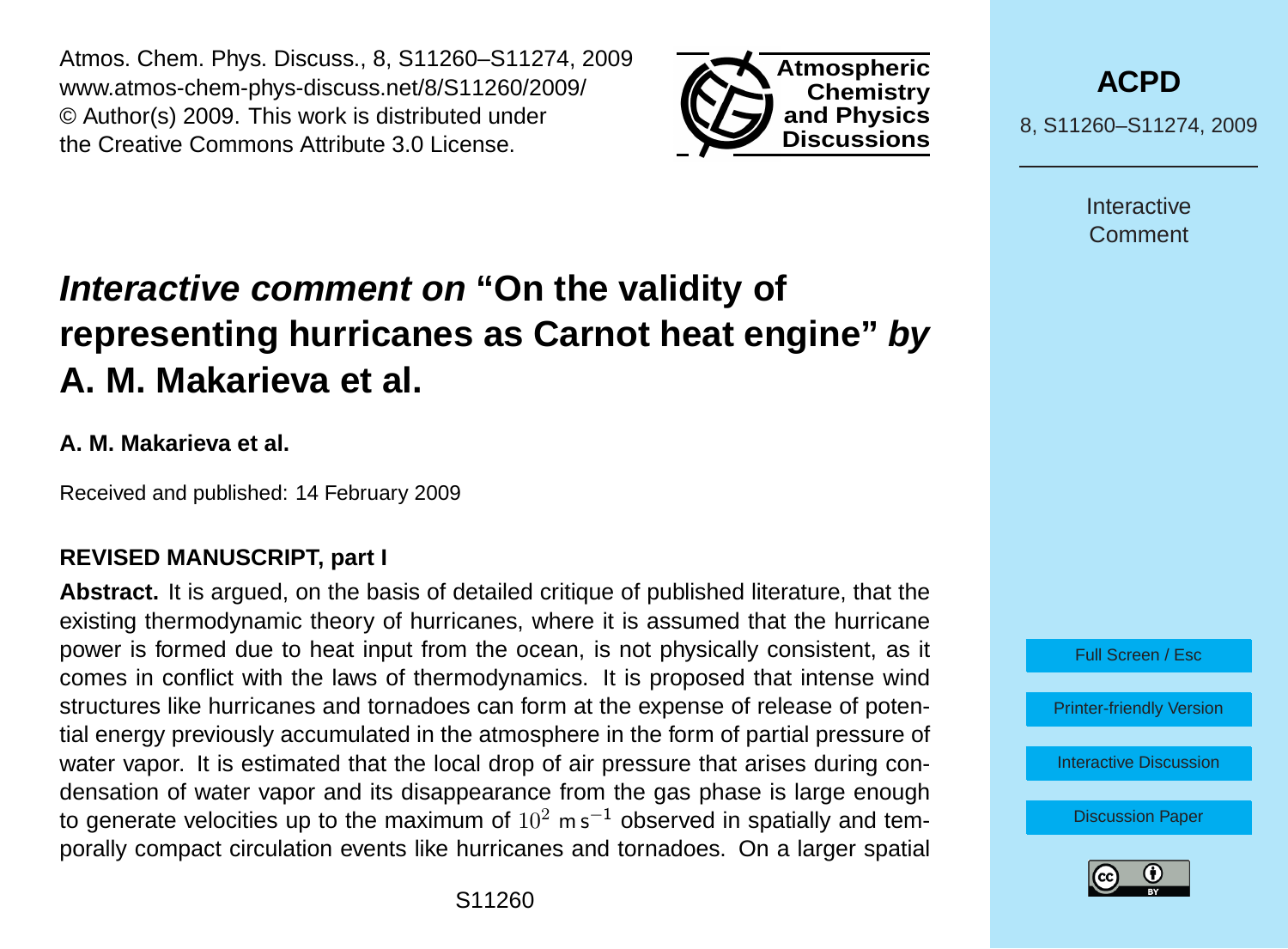scale the same physical effect is shown to produce a stationary circulation pattern with horizontal wind velocities in the order of several  $\mathsf{m}\,\mathsf{s}^{-1}.$ 

### **1. Introduction**

Wind velocities in hurricanes and tornadoes reach 30-120  $\text{m s}^{-1}$  [\(Businger and](#page-13-0) [Businger,](#page-13-0) [2001\)](#page-13-0). The question of how solar energy absorbed by the planetary surface is ultimately transformed into kinetic energy of air masses has long puzzled scientists [\(Lorenz,](#page-13-0) [1967\)](#page-13-0). Regarding hurricanes, that admittedly remain a geophysical enigma, it was proposed that the ultimate source of their dynamic power might be heat input from the ocean [\(Emanuel,](#page-13-0) [1991,](#page-13-0) [2003,](#page-13-0) [2006\)](#page-13-0) and that the hurricane represents a Carnot thermodynamic engine. Briefly, according to the Bernoulli's equation, acceleration of air masses under adiabatic conditions leads to their cooling. If the acceleration occurs along the isothermic oceanic surface, and no drop of air temperature is observed, this means that there is a heat input from the ocean. This heat input is thought to be partly transformed into the kinetic energy of air masses and partly lost to space (heat sink) via radiation of the greenhouse components of the upper atmosphere, the latter being colder than the oceanic surface.

Here we analyze several fundamental physical aspects of this approach. First, in thermodynamic engines the value of heat input is set externally and quantitatively determines all processes within the engine. In the process of isothermal acceleration of air masses over the oceanic surface the value of presumed oceanic heat input is related to wind velocity. In order that wind velocity could be numerically predicted (the main target of hurricane's theory) from the value of heat input, the latter should be determined independently. However, independent physical determinants of oceanic heat input are lacking. We argue that the two existing attempts to overcome this limitation either involved an incorrect integration of Bernoulli's equation [\(Emanuel,](#page-13-0) [1991\)](#page-13-0) or based on the dissipative heat engine concept [\(Emanuel,](#page-13-0) [2003\)](#page-13-0), the latter to be shown below to violate the second law of thermodynamics.

Second, the power of latent heat release per unit planetary surface within the hurricane

8, S11260–S11274, 2009

**Interactive** Comment

Full Screen / Esc

[Printer-friendly Version](http://www.atmos-chem-phys-discuss.net/8/S11260/2009/acpd-8-S11260-2009-print.pdf)

[Interactive Discussion](http://www.atmos-chem-phys-discuss.net/8/17423/2008/acpd-8-17423-2008-discussion.html)

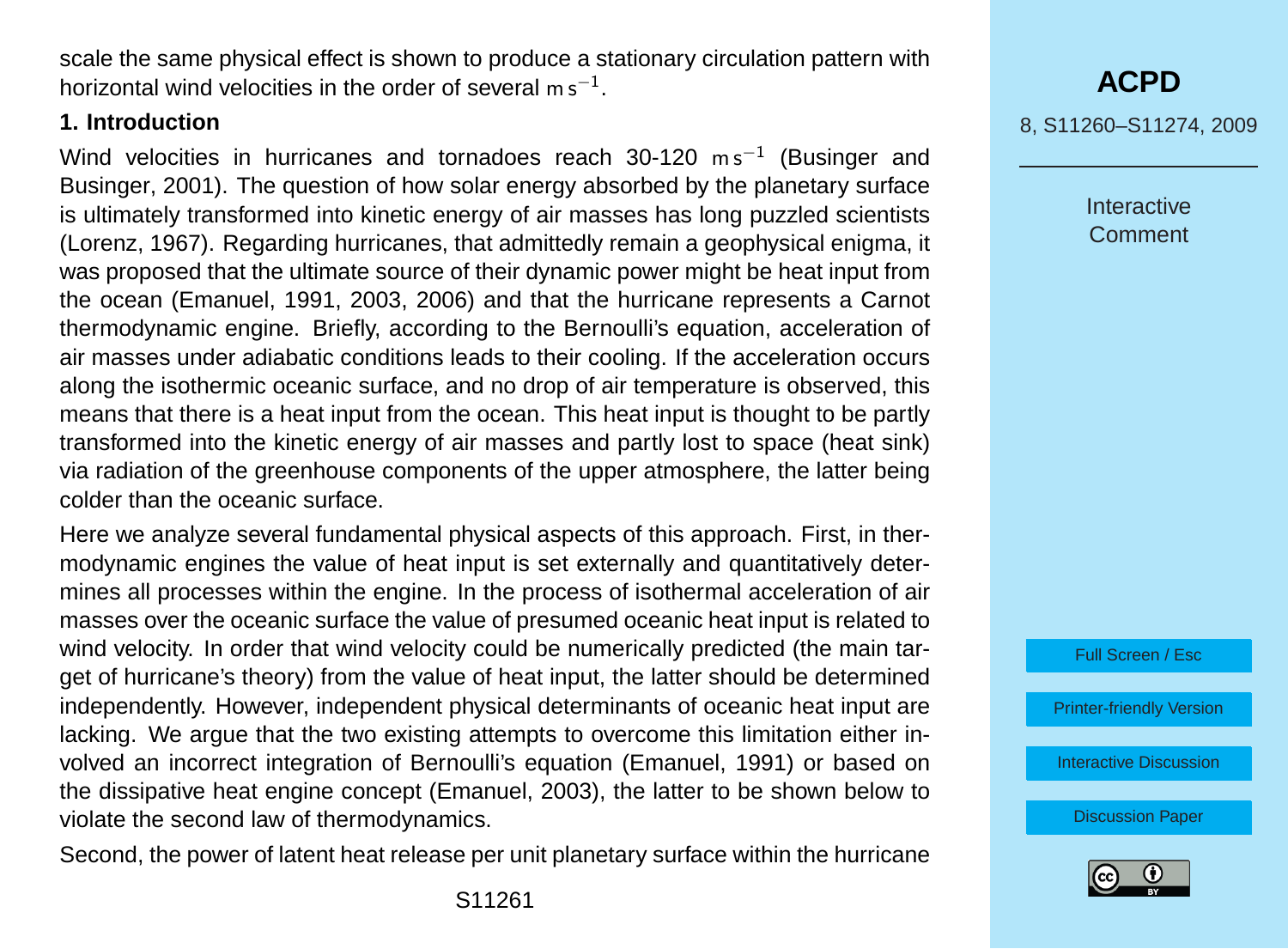area exceeds the power of absorbed solar radiation by many times. Since the power of thermal radiation into space is, via radiative equilibrium, linked to the temperature of the upper atmosphere, in order to release that power into space via thermal radiation one would need atmospheric temperatures greatly exceeding the global mean surface temperature (+15 °C) and the effective temperature of the planet ( $-18$  °C). This would imply heat transfer from a cooler object (oceanic surface) to a warmer object (the radiating upper atmosphere), which is impossible. This means that there is no atmospheric heat sink to space in the hurricane area that would be necessary for the existence of Carnot cycle.

Finally, the assumption that high wind speeds in hurricanes are due to the heat input from the ocean leaves one to seek for different physical mechanisms allowing for the even higher wind speeds observed in tornadoes that develop over the land surface. Could not these high-speed wind structures have a single physical cause? We explore these and related issues and provide a theoretical perspective of quantitatively accounting for hurricanes and tornadoes as adiabatic dynamic processes driven by phase transitions from gas to liquid (water vapor condensation) in the atmosphere. We show that partial pressure of atmospheric water vapor represents a store of potential energy, which can be converted to the kinetic energy of dynamic air motions when water vapor disappears from the gas phase during condensation. The magnitude of the resulting wind velocity depends on the horizontal dimension of the circulation pattern to be formed, with maximum velocities reached in compact events like hurricanes and tornadoes. Large-scale circulation is characterized by lower velocities due to the greater cumulative impact of surface friction forces.

### **2. The equations of Carnot cycle**

We start with a brief consideration of a reversible thermodynamic cycle that involves phase transitions of water vapor. For one mol of substance, the first law of thermodynamics then reads as  $dQ = pdv + c<sub>v</sub>dT + Ld\gamma$ , where  $dQ$  is heat increment, p is air pressure,  $v$  is molar volume,  $c_v$  is molar heat capacity of air at constant volume,  $T$  is

## **[ACPD](http://www.atmos-chem-phys-discuss.net)**

8, S11260–S11274, 2009

**Interactive Comment** 



[Printer-friendly Version](http://www.atmos-chem-phys-discuss.net/8/S11260/2009/acpd-8-S11260-2009-print.pdf)

[Interactive Discussion](http://www.atmos-chem-phys-discuss.net/8/17423/2008/acpd-8-17423-2008-discussion.html)

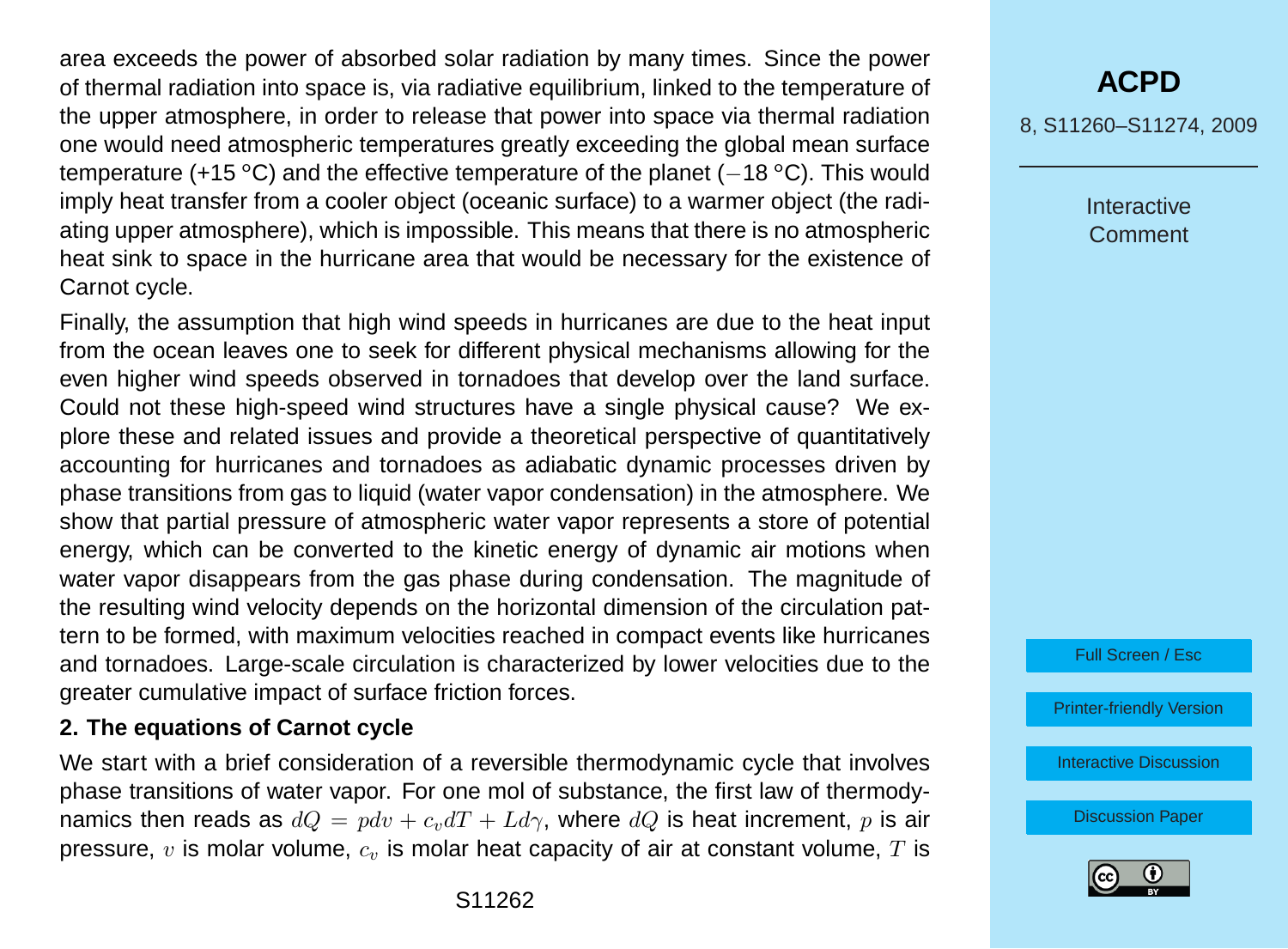absolute temperature,  $\gamma \equiv p_{\text{H}_2\Omega}/p$  is the relative partial pressure of saturated water vapor, L is molar energy of vaporization. The last term in this equation,  $Ld\gamma$ , describes the energy that is spent on evaporation at  $d\gamma > 0$  or released during condensation of water vapor at  $d\gamma < 0$  in the atmospheric air. Since under realistic conditions  $\gamma \ll 1$ , the heat capacity of liquid water is neglected.

The cycle consists of two isotherms ( $dT = 0$ ) at  $T = T_s$  and  $T = T_0$  and two adiabates  $(dQ = 0)$ . Integrating the above equation for all the four processes, we obtain:

$$
1, isoth. \, a-c: \int_{a}^{c} dQ \equiv \Delta Q_s = A_1 + L\Delta_1 \gamma; \tag{1}
$$

2, *adiab*. 
$$
c - o
$$
:  $\int_{c}^{o} dQ = 0 = A_2 + c_v (T_0 - T_s) - L\Delta_2 \gamma;$  (2)

$$
3, isoth. \, o - o': \int_{o}^{o'} dQ \equiv -\Delta Q_0 = -A_3 - L\Delta_3 \gamma; \tag{3}
$$

4, *adiab*. 
$$
o' - a
$$
:  $\int_{o'}^{a} dQ = 0 = -A_4 + c_v(T_s - T_0) + L\Delta_4 \gamma$ . (4)

Here spatial points  $a, c, o$  and  $o'$  correspond to those in Fig. 1 of [Emanuel](#page-13-0) [\(1991\)](#page-13-0). All terms in Eqs. (1-4) are defined to be positive. Along the first (warmer) isotherm at  $T = T_s$  the air receives heat  $\Delta Q_s$ , expands and performs work  $A_1 \equiv \int_a^c pdv$ 0, some water vapor evaporates,  $L\Delta_1\gamma = \int_a^c L d\gamma = L(\gamma_c - \gamma_a) > 0$ . Then the air expands adiabatically and performs work  $A_2\equiv \int_c^o p dv>0$ ; as the air cools, water vapor condenses; this is indicated by the minus sign at  $L\Delta_2\gamma \equiv \int_o^c L d\gamma = L(\gamma_c - \gamma_o) > 0.$ Air loses heat  $\Delta Q_0 > 0$  (hence the minus sign at this term) and compresses along the second (colder) isotherm at  $T = T_0 < T_s$ ; here work is exerted on the air and water vapor condenses, as indicated by the minus signs at  $A_3 \equiv \int_{o'}^{o} p dv > 0$  and  $L\Delta_3\gamma \equiv \int_{o'}^{o} L d\gamma = L(\gamma_o - \gamma_{o'}) > 0$ . Finally, the air compresses adiabatically and warms; work is again exerted on the air, while water evaporates, hence the minus and plus signs at  $A_4 \equiv \int_a^{b}$  $\int_a^{c\prime}p dv>0$  and  $L\Delta_4\gamma\equiv\int_{o'}^aLd\gamma=L(\gamma_a-\gamma_{o'})>0,$  respectively. S11263

## **[ACPD](http://www.atmos-chem-phys-discuss.net)**

8, S11260–S11274, 2009

**Interactive** Comment

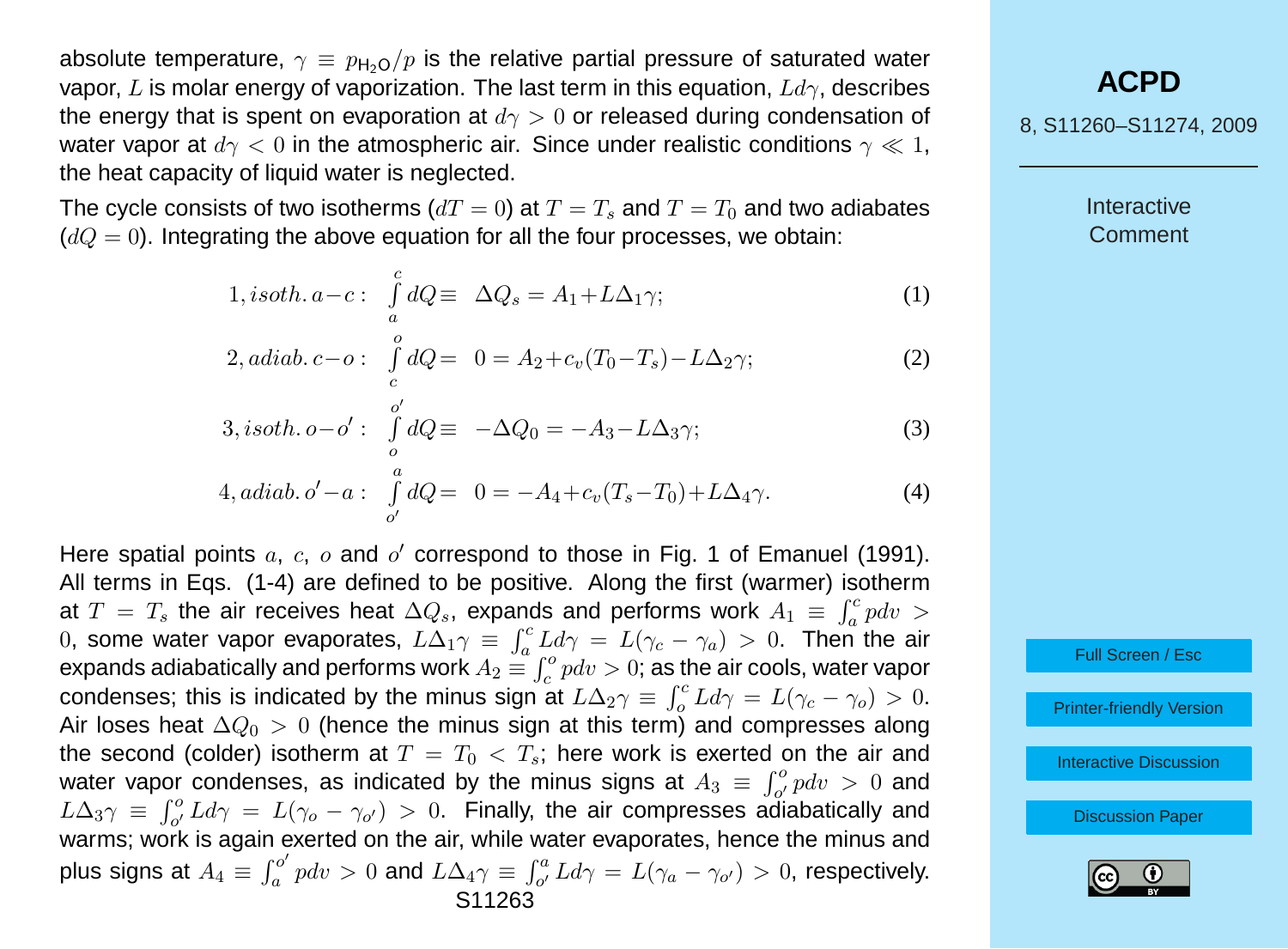Note that  $\oint L d\gamma=L(\Delta_1\gamma-\Delta_2\gamma-\Delta_3\gamma+\Delta_4\gamma)=0$ , i.e., all energy that is released in the reversible moist thermodynamic cycle during condensation is spent on evaporation within the cycle.

For the cumulative work  $A \equiv \oint pdv$  performed by the heat engine working on the basis of such a cycle we have from Eqs. (1-4):

$$
A \equiv \oint p dv = A_1 + A_2 - A_3 - A_4 = \oint dQ = \Delta Q_s - \Delta Q_0.
$$
 (5)

Summing Eq. (2) and Eq. (4) we have

$$
A_2 - A_4 = L(\Delta_2 \gamma - \Delta_4 \gamma). \tag{6}
$$

Differentiating the ideal gas equation  $pv = RT$  (here R is the universal gas constant) for the isotherms  $dT = 0$  we have  $pdv = -vdp$ . This allows one to calculate work A (5) by integrating  $A_1$  and  $A_3$  and using Eq. (6):

$$
A = RT_s \ln \frac{p_a}{p_c} - RT_0 \ln \frac{p_{o'}}{p_o} + L(\Delta_2 \gamma - \Delta_4 \gamma). \tag{7}
$$

Here low indices at  $p$  refer to air pressure in the corresponding points. The efficiency of the cycle  $\varepsilon \equiv A/\Delta Q_s$  is calculated from the same equations as work A.

In the simple case of the "dry" Carnot cycle ( $\gamma = 0$ ) the dry adiabate equation relates pressures  $p_1$  and  $p_2$  as  $p_1/p_2=(T_1/T_2)^{c_p/R},\,c_p=c_v+R.$  Since  $T_o/T_c=\,T_{o'}/T_a=$  $T_0/T_s$ , we have  $p_o/p_c=p_{o'}/p_a$  and, using Eqs. (1-4), most transparently arrive at the well-known result for Carnot efficiency:

$$
A = R(T_s - T_0) \ln \frac{p_a}{p_c}, \ \Delta Q_s = RT_s \ln \frac{p_a}{p_c}, \ \varepsilon = \frac{T_s - T_0}{T_s}.
$$
 (8)

The four equations, Eqs. (1-4), contain eight parameters,  $p_c, p_a, T_s, T_0, p_o, p_{o'}, \Delta Q_s,$ and  $\Delta Q_0$ . Hence, in order to completely solve the problem and to determine work A and efficiency  $\varepsilon$ , four out of the eight parameters must be preset.

**[ACPD](http://www.atmos-chem-phys-discuss.net)**

8, S11260–S11274, 2009

**Interactive Comment** 

Full Screen / Esc

[Printer-friendly Version](http://www.atmos-chem-phys-discuss.net/8/S11260/2009/acpd-8-S11260-2009-print.pdf)

[Interactive Discussion](http://www.atmos-chem-phys-discuss.net/8/17423/2008/acpd-8-17423-2008-discussion.html)

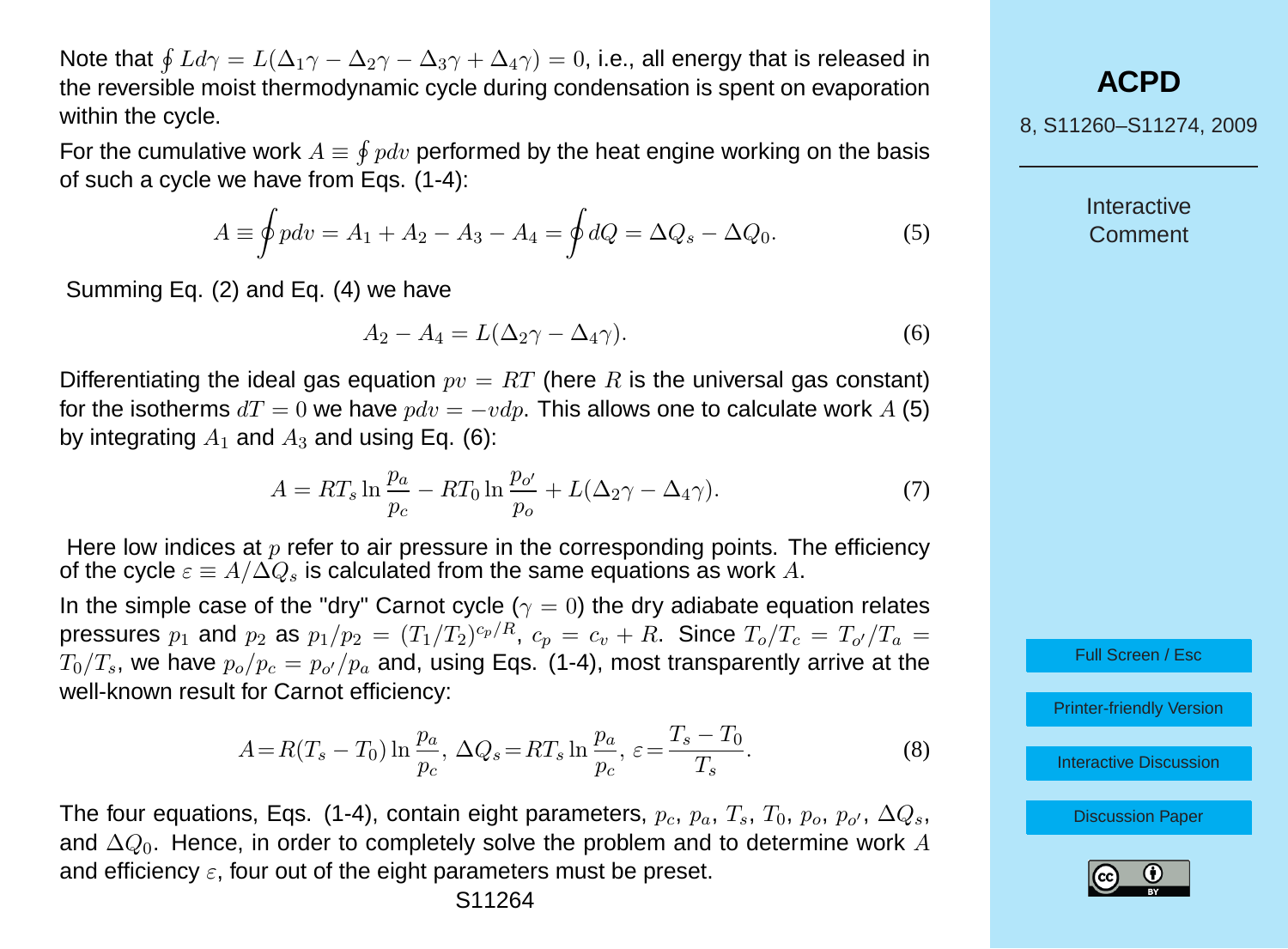In Eqs. (1-4)  $\gamma \equiv p_{H_2O}/p$  is understood as relative partial pressure of saturated water vapor;  $\gamma$  is thus a function of temperature and air pressure; relative humidity is equal to unity everywhere in the cycle. The cycle is reversible. If one relaxes this condition, allows relative humidity to take arbitrary values in some points of the cycle, then, in order to solve the problem, one will additionally need to specify  $\gamma$  (now understood as relative partial pressure of unsaturated water vapor) in all such points. For example, if one sets relative humidity to be less than unity in the beginning of the cycle at point  $a$  (and leaves it equal to unity in points  $c, o, o'$ ) then, in order to know pressure  $p_c$  in the hurricane center c from the consideration of Eqs. (1-4) one will have to specify  $p_a$ ,  $T_s,$   $T_0,$   $\gamma_a$  and any of these:  $p_o,$   $p_{o'},$   $\Delta Q_s$  or  $\Delta Q_0.$  (Note that the cycle is not reversible in this case, because evaporation at relative humidity less than unity is an irreversible process.)

## **3. Specific critique**

3.1 Incorrect integration of Bernoulli's equation by [Emanuel](#page-13-0) [\(1991\)](#page-13-0)

The work of [Emanuel](#page-13-0) [\(1991\)](#page-13-0) on the theory of hurricanes summarizes much of the previous work; it represents the hurricane as Carnot heat engine. The main result consists in the statement that partial pressure  $p<sub>c</sub>$  in the hurricane center can be calculated from the known values of  $p_a, T_s, T_0$  and  $\gamma_a$  (see p. 185 of [Emanuel](#page-13-0) [\(1991\)](#page-13-0), where  $\gamma$  is notated as q and measured in mass rather than pressure units,  $q = (M_n/M)\gamma$ , where  $M_n$ is molar mass of water vapor,  $M$  is air molar mass). As we have seen, such a result cannot be obtained from the consideration of the thermodynamic cycle of Eqs. (1-4), which necessitates five rather than four parameters to be preset to find  $p_c$ . For example, knowing  $\Delta Q_s$  in addition to the four parameters listed by [Emanuel](#page-13-0) [\(1991\)](#page-13-0) would be sufficient.

In order to overcome this limitation, [Emanuel](#page-13-0) [\(1991\)](#page-13-0) invoked Bernoulli's equation as an additional, fifth equation to the system:

$$
d\left(\frac{1}{2}|\mathbf{V}|^2\right) + d(gz) + \alpha dp + \mathbf{F}d\mathbf{I} = 0,
$$
\n<sup>(9)</sup>\n<sup>(1)</sup>

**[ACPD](http://www.atmos-chem-phys-discuss.net)**

8, S11260–S11274, 2009

**Interactive** Comment



[Printer-friendly Version](http://www.atmos-chem-phys-discuss.net/8/S11260/2009/acpd-8-S11260-2009-print.pdf)

[Interactive Discussion](http://www.atmos-chem-phys-discuss.net/8/17423/2008/acpd-8-17423-2008-discussion.html)

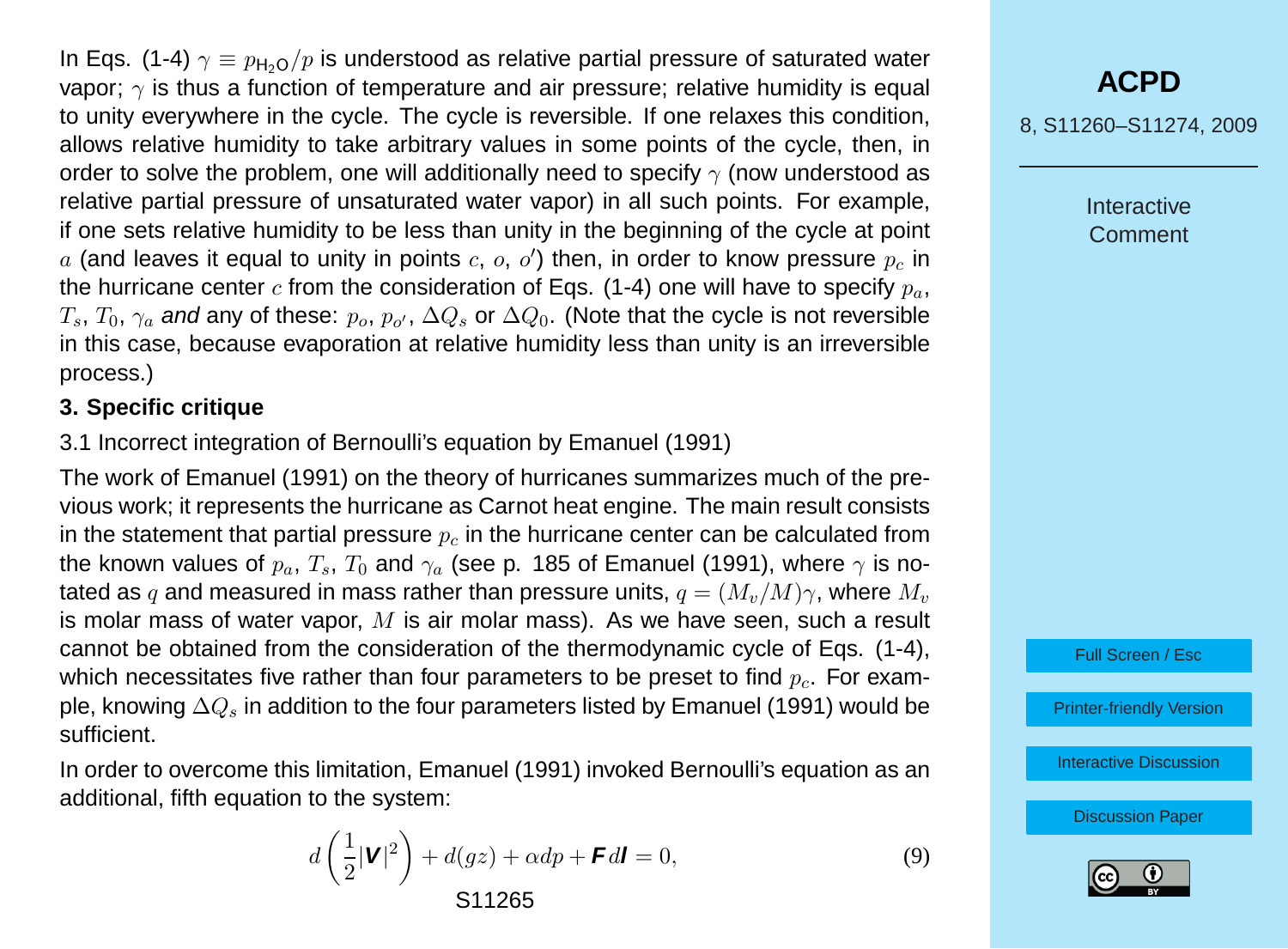where **V** is velocity vector,  $q$  is acceleration of gravity,  $z$  is height, **F** is turbulent friction forces, **l** is streamline vector,  $\alpha \equiv 1/\rho$ , p is air pressure,  $\rho$  is air mass density.

The following logic was applied: in the stationary case work  $A$  generated within the cycle undergoes dissipation and is equal to work of turbulent friction forces H **F**d**l**. Work of turbulent friction forces is considered practically negligible on all parts of the trajectory of air masses except for the warmer isotherm  $a-c,$  i.e.  $A=\oint dQ=\oint \bm{F} d\bm{l}\approx$  $\int_a^c$  **F**d**l**. In order to calculate the last term, Bernoulli's equation was integrated in the following form, see Eq. (15) of [Emanuel](#page-13-0) [\(1991\)](#page-13-0):

$$
A \approx \int_{a}^{c} \mathbf{F}d\mathbf{I} = -\int_{a}^{c} \alpha dp = R_d T_s \ln \frac{p_a}{p_c}.
$$
 (10)

(Note that this formula is written per unit air mass with  $R_d = R/M_d$ , where  $R =$  $8.3\,$  J mol $^{-1}$  K $^{-1}$  is the universal gas constant. To express  $\ddot{A}$  per air mol, as in Eqs. (1-4),  $R_d$  should be replaced by  $R$ .)

One can see that the velocity term, see the first term in Eq. (9), was ignored by [Emanuel](#page-13-0) [\(1991\)](#page-13-0) when integrating Bernoulli's equation along the horizontal streamline. In the meantime, this term,  $\int_a^c d(|{\bm V}|^2)/2 = V_c^2 - V_a^2$ , makes a major contribution to the considered integral. (In the work of [Emanuel](#page-13-0) [\(1991,](#page-13-0) legend to Fig. 1) it is stated that "air begins spiraling in toward the storm center at point  $a<sup>r</sup>$  and then that "...assuming that V is zero at the beginning of the cycle" [\(Emanuel,](#page-13-0) [1991,](#page-13-0) p. 185). Hence, we have  $V_a = 0$ and  $V_c^2-V_a^2=V_c^2.$  Eq. (10) is true for  $V_c=0.$  In the meantime, Bernoulli's equation is only valid along the streamline. Hurricane wind speed reaches its maximum near the hurricane wall, where air starts to spiral in the upward direction. Therefore, the ultimate point along the horizontal streamline  $a-c$  where Bernoulli's equation is still valid is located in the vicinity of the point of maximum wind speeds,  $V_c = V_{max} \neq 0$ . Given these to be of the order of 60 m s $^{-1}$  for comparable  $\Delta p = 50$  mbar (see, e.g., [Holland](#page-13-0) [\(1980,](#page-13-0) Fig. 5b)) we have  $V_c^2 - V_a^2 = V_c^2 = 3600$  m<sup>2</sup> s<sup>-2</sup> and  $\alpha \Delta p = \Delta p/\rho$  = 4200 m<sup>2</sup> s<sup>-2</sup>. Thus, the term neglected by [Emanuel](#page-13-0) [\(1991\)](#page-13-0) is of the same order of magnitude as the terms that were retained.)

## **[ACPD](http://www.atmos-chem-phys-discuss.net)**

8, S11260–S11274, 2009

**Interactive Comment** 



[Printer-friendly Version](http://www.atmos-chem-phys-discuss.net/8/S11260/2009/acpd-8-S11260-2009-print.pdf)

[Interactive Discussion](http://www.atmos-chem-phys-discuss.net/8/17423/2008/acpd-8-17423-2008-discussion.html)

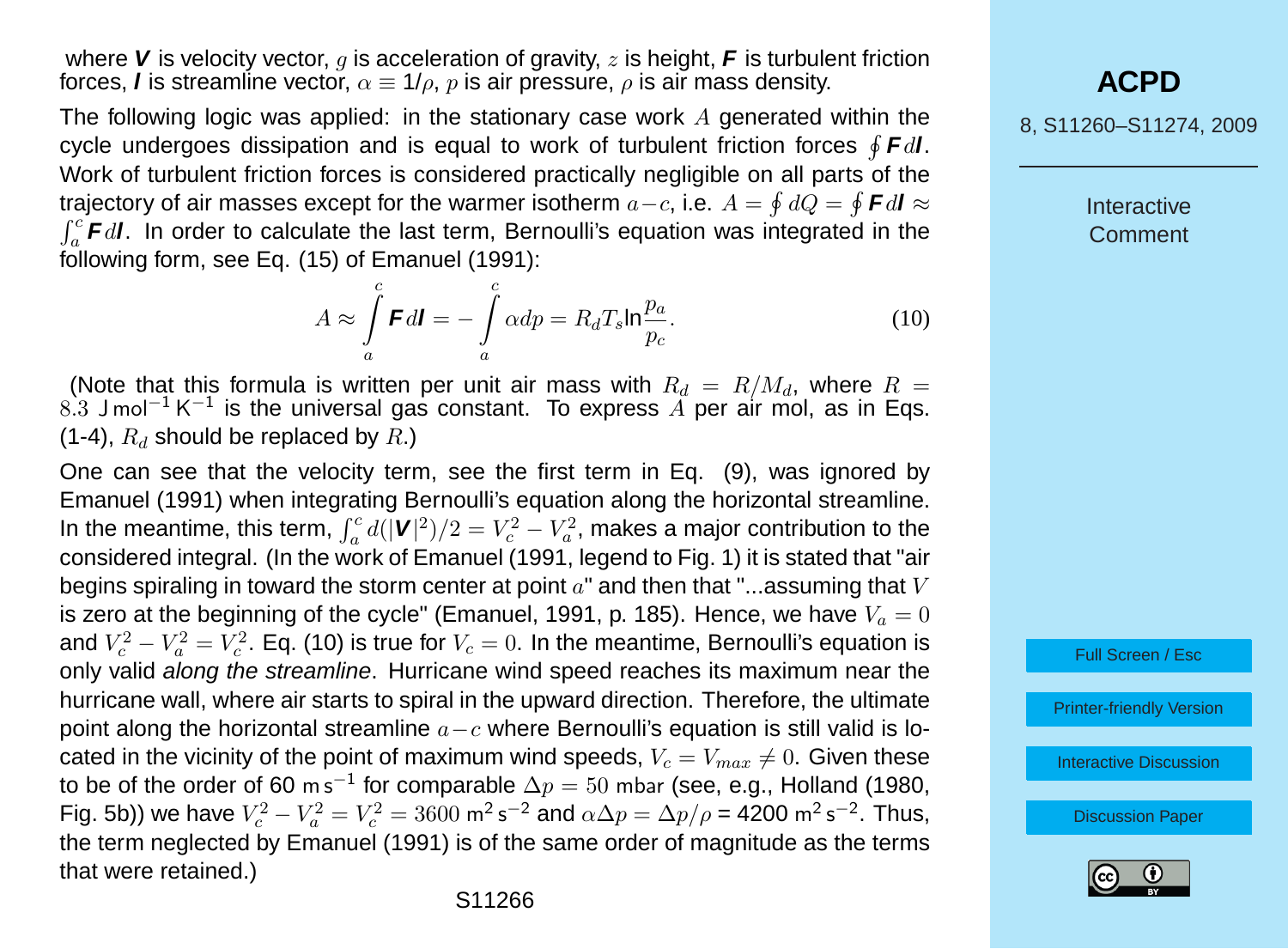The formula for work  $A\,=\,\oint dQ\,=\,\oint T ds\,=\,\varepsilon T_s \Delta s.$  Eq. (10), that resulted from the incorrect integration of Bernoulli's equation, is incorrect. As discussed above, the correct formula is that of Eq. (7). A helpful observation is that in the "dry" limit ( $\gamma \to 0$ ) the correct formula for work of the "moist" engine, Eq. 7, should tend to Eq. (8) for the work of "dry" engine. Formula (16) of [Emanuel](#page-13-0) [\(1991\)](#page-13-0) (equivalent to Eq. (10) does not depend on  $\gamma$  altogether; in the dry limit, it overestimates the real work given by Eq. (8) by three times given the characteristic values of  $T_s = 300$  K and  $T_0 = 200$  K.

The error can be identified at the logical level. Bernoulli's equation contains two additional variables, velocity V and friction force  $F$ . By invoking an additional equation for stationarity,  $A = \oint dQ = \oint \bm{F} d\bm{l}$ , as done by [Emanuel](#page-13-0) [\(1991\)](#page-13-0), one gets six equations (Eqs. (1-4), Bernoulli's equation and the stationarity equation) for eleven independent variables,  $p_c,\,p_a,\,T_0,\,T_s,\,q_a \ (\gamma_a),\,p_o,\,p_{o'},\,\Delta Q_s,\,\Delta Q_0,\,V,\,F.$  It is clear that it is necessary to preset five parameters to solve the problem. Contrary to the main result of [Emanuel](#page-13-0) [\(1991\)](#page-13-0), it is impossible to calculate pressure  $p<sub>c</sub>$  in the hurricane center by presetting only four parameters, namely  $p_a, T_s, T_0$  and  $q_a$  ( $\gamma_a$ ).

3.2 Invoking the dissipative heat engine concept results in the conflict with the second law of thermodynamics

In later works, starting from the work of [Bister and Emanuel](#page-13-0) [\(1998\)](#page-13-0) and summarized by [Emanuel](#page-13-0) [\(2003\)](#page-13-0), a different attempt is made to overcome the problem of the incufficient number of equations to determine  $p<sub>c</sub>$  using the Carnot cycle formalism. The stationarity equation is now written in the following form without involving the unknown magnitude of friction forces  $F$ .

$$
A = \varepsilon (\Delta Q_s + A). \tag{11}
$$

This equation constitutes the basis of the theoretical concept of the dissipative heat engine described by Renn´o [and Ingersoll](#page-14-0) [\(1996\)](#page-14-0) and discussed by [Emanuel and Bister](#page-13-0)  $(1996)$ , [Pauluis et al.](#page-14-0)  $(2000)$ , [Renn](#page-14-0)ó  $(2001)$ , [Pauluis and Held](#page-14-0)  $(2002)$ . In this engine heat  $\Delta Q_A$  that originates from dissipation of mechanical work A,  $\Delta Q_A = A$ , is added to the Carnot cycle at the highest temperature  $T = T_s$  and recycled within the engine. 8, S11260–S11274, 2009

**Interactive** Comment

Full Screen / Esc

[Printer-friendly Version](http://www.atmos-chem-phys-discuss.net/8/S11260/2009/acpd-8-S11260-2009-print.pdf)

[Interactive Discussion](http://www.atmos-chem-phys-discuss.net/8/17423/2008/acpd-8-17423-2008-discussion.html)

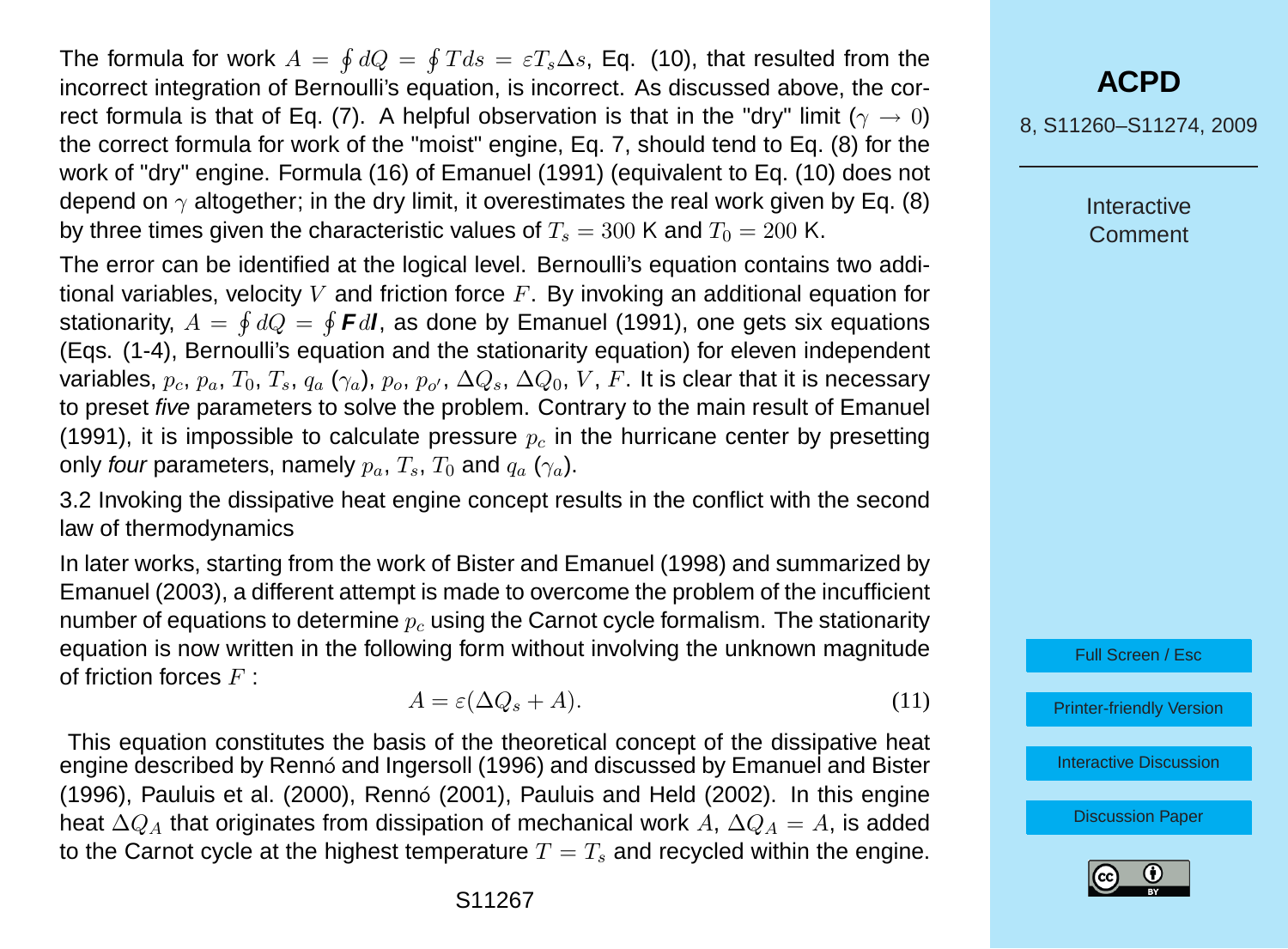In this engine the modified heat input thus becomes  $\Delta Q_{in} = \Delta Q_s + \Delta Q_A = \Delta Q_s + A$ . In the result, the efficiency of this cycle rises above Carnot efficiency and, at  $T_0 \rightarrow 0$ , becomes potentially infinite. Indeed, from Eq. (11) we have  $A = [\varepsilon/(1-\varepsilon)]\Delta Q_s =$  $[(T_s - T_0)/T_0] \Delta Q_s$ , where  $\varepsilon = (T_s - T_0)/T_s$  is the Carnot efficiency. The dissipative heat engine has one more remarkable property, namely that the the amount of heat disposed to heat sink at  $T = T_0$ , which is given by  $\Delta Q_{out} = (1 - \varepsilon) \Delta Q_{in} = (1 - \varepsilon)$  $\varepsilon)(\Delta Q_s + A) = \Delta Q_s$ , coincides with the amount of heat received from the heat source at  $T = T_s$ .

We thus have an engine that does not receive any net energy input from the environment, but recirculates dissipated heat to work and back within itself at a potentially infinite rate. Work produced by heat engines can be converted to potential energy of chemical or gravitational nature, or it can be transformed into practically non-dissipating kinetic energy like, for example, the kinetic energy of satellites rotating around the Earth, and stored in those forms. It is possible to recirculate between any two forms of ordered energy, for example, a ball jumping on the elastic surface "recirculates" potential energy to kinetic energy and back [\(Sherman,](#page-14-0) [2008\)](#page-14-0). But, as is well-known, the second law of thermodynamics prohibits recirculation of dissipated heat. Additionally, the fundamental Carnot efficiency is, as is equally well-known, the maximum possible efficiency any heat engine can reach.

Conflicting with these fundamental principles, the dissipative heat engine is equivalent to a perpetual motion machine of the second kind. In the dissipative heat engine the mechanical energy of the atmosphere dissipates to heat and is added to Carnot cycle at  $T = T<sub>s</sub>$ , i.e., at the warmer isotherm. For simplicity consider the classical "dry" Carnot cycle ( $\gamma = 0$ ). At the warmer isotherm  $T = T_s$  of the Carnot cycle all heat  $\Delta Q_{in}$ introduced to the cycle is converted to mechanical work  $A_1, \, \Delta Q_{in} = \int_a^c p dv \equiv A_1,$  see Eq. (1). For the dissipative heat engine this means that  $A_1 = \Delta Q_{in} = \Delta Q_s + \Delta Q_A =$  $\Delta Q_s + A$ . In other words, some part of work  $A_1$  originates from external heat  $\Delta Q_s$ , while another part of  $A_1$  represents work that originated from heat  $\Delta Q_A$ , which, in its turn, came as the product of dissipation of work  $A$  at the same temperature. That is,

8, S11260–S11274, 2009

**Interactive** Comment



[Printer-friendly Version](http://www.atmos-chem-phys-discuss.net/8/S11260/2009/acpd-8-S11260-2009-print.pdf)

[Interactive Discussion](http://www.atmos-chem-phys-discuss.net/8/17423/2008/acpd-8-17423-2008-discussion.html)

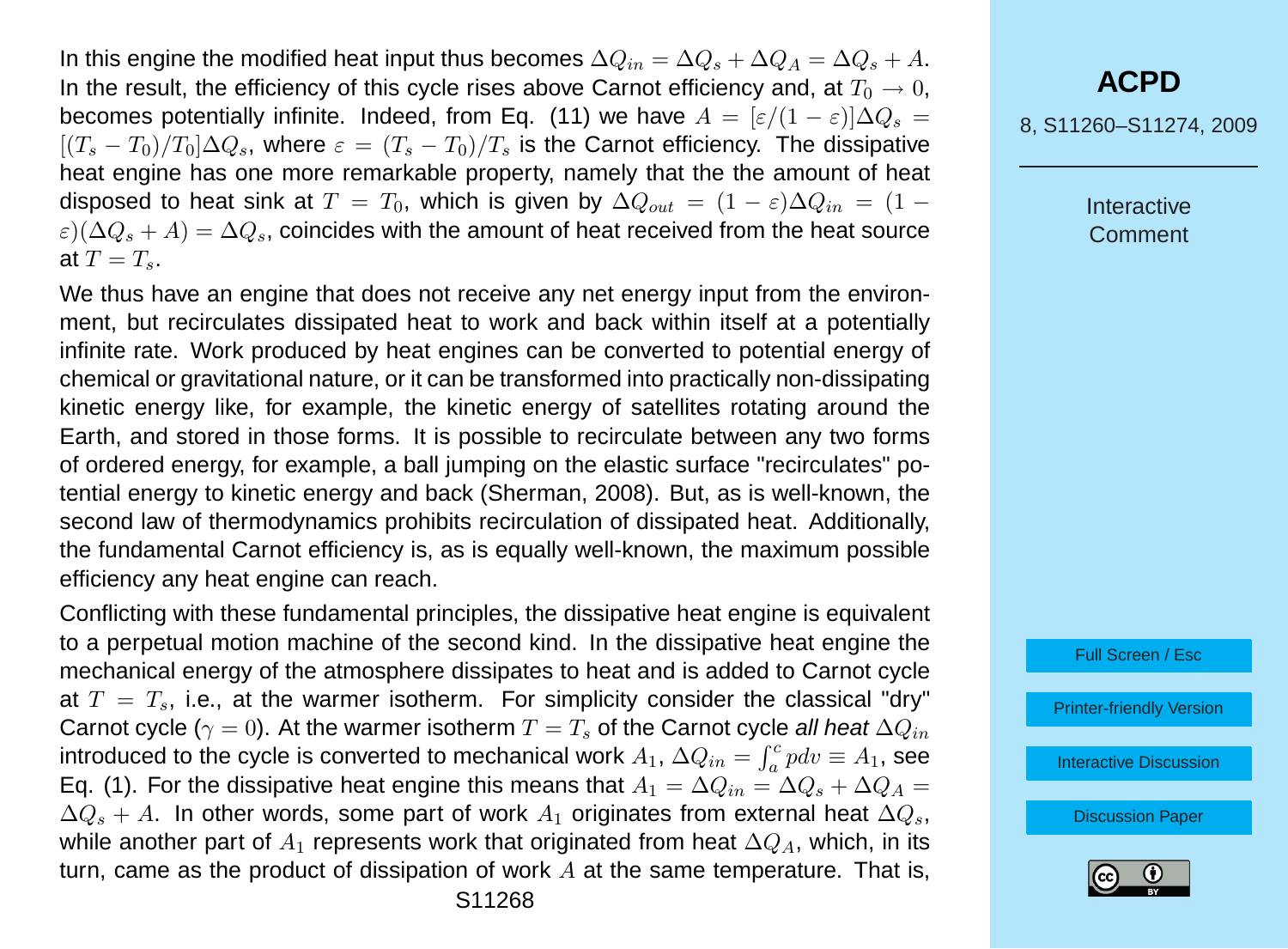work A dissipates to heat and is regenerated back to an equal amount of work (as part of  $A_1$ ) at one and the same temperature  $T_s!$ 

Such recycling of dissipated energy is an inherent feature of a perpetual motion machine of the second kind, the one prohibited by the second law of thermodynamics. Indeed, in order to dissipate work A isothermally at  $T = T_s$  to heat  $\Delta Q_A = A$ , the heat produced should be removed from the environment during dissipation (otherwise the environment would warm) to a colder medium with  $T_1 < T_s$ . The removed heat should be afterwards gained back to the environment to be converted to work. However, this would imply heat transport from the colder to the warmer object, which is physically impossible. (The same logic applies to the "moist" Carnot cycle: since evaporation of water vapor occurs at the expense of thermal energy of molecules of liquid water, heat  $\Delta Q_A$  originating from dissipation of work A in the atmosphere should be first transferred to the ocean. This is impossible, since in this case the ocean should have been colder than the atmosphere and would have been unable to serve as the heat source of the cycle delivering heat input  $\Delta Q_s$  to the atmosphere.)

It is noteworthy that in none of the aforementioned publications where the dissipative heat engine was discussed, the processes and equations of Carnot cycle, Eqs. (1-4), were explicitly considered. This might be one of possible reasons for why a concept equivalent to the perpetual motion machine of the second kind has persisted unexposed in the literature, see, e.g., [Emanuel](#page-13-0) [\(2006\)](#page-13-0), for quite a while.

Turning specifically to the hurricane framework, formula (6) of [Emanuel](#page-13-0) [\(2003\)](#page-13-0)

$$
P = \frac{T_s - T_0}{T_s} \left( 2\pi \int_a^c C_k \rho |V| (k_0^* - k) r dr + D \right),
$$

where  $D=2\pi\int_{a}^{c}C_{D}\rho|V|^{3}rdr$  is "the net dissipation energy" ("the vertically integrated dissipative heating"), see formula (7) and text on p. 84 of [Emanuel](#page-13-0) [\(2003\)](#page-13-0), as well as the resulting expression for the maximum hurricane wind speed  $V_{\text{max}}$ ,

$$
|V_{\text{max}}|^2 \approx \frac{C_k}{C_D} \frac{T_s - T_0}{T_0} (k_0^* - k),
$$
  
\$11269

# **[ACPD](http://www.atmos-chem-phys-discuss.net)**

8, S11260–S11274, 2009

**Interactive Comment** 

Full Screen / Esc

[Printer-friendly Version](http://www.atmos-chem-phys-discuss.net/8/S11260/2009/acpd-8-S11260-2009-print.pdf)

[Interactive Discussion](http://www.atmos-chem-phys-discuss.net/8/17423/2008/acpd-8-17423-2008-discussion.html)

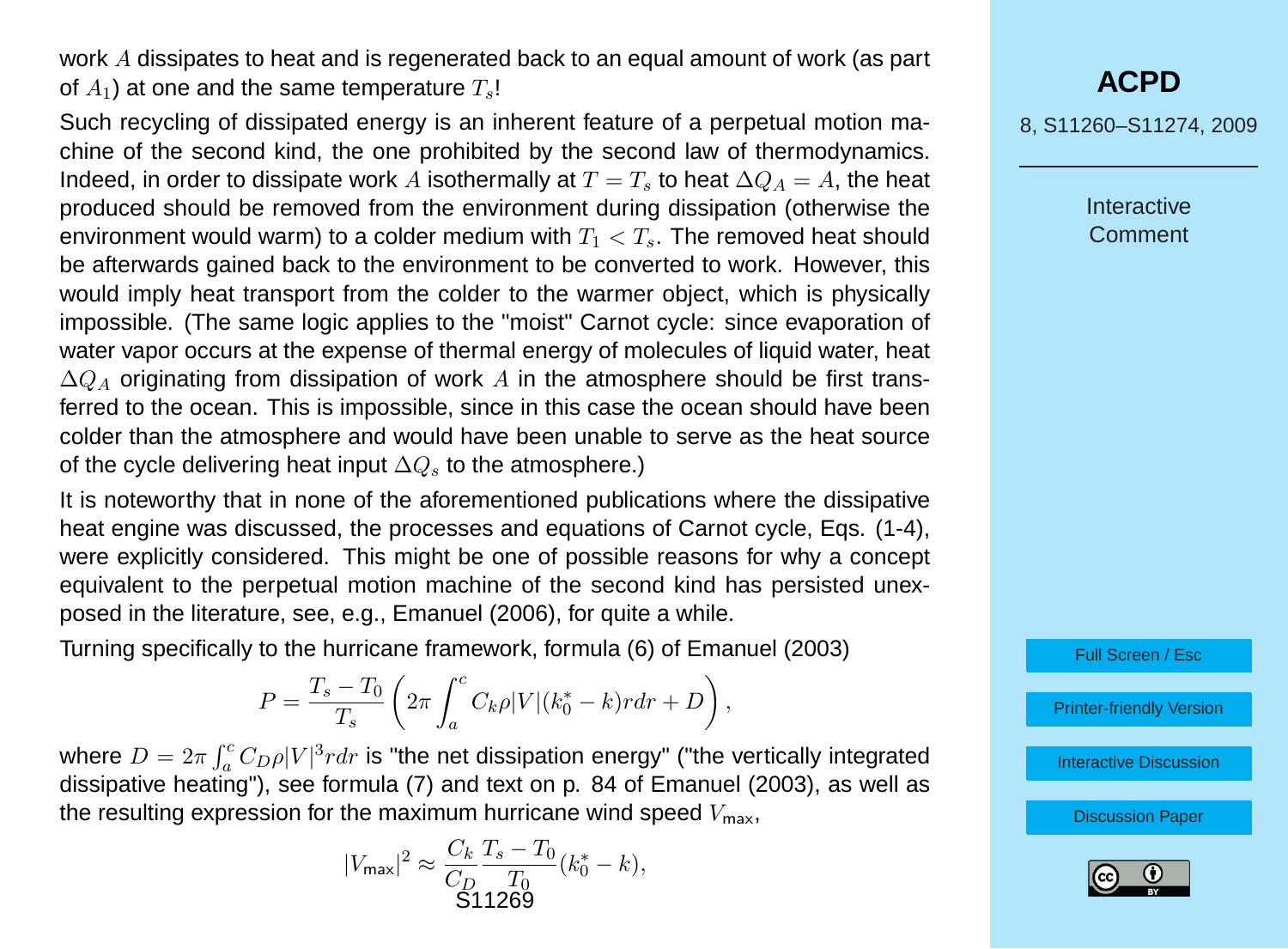where Carnot efficiency  $\varepsilon = \frac{T_s - T_0}{T_s}$  $\frac{1-T_0}{T_s}$  is replaced by  $\frac{T_s-T_0}{T_0}$  and which, starting from the work of [Bister and Emanuel](#page-13-0) [\(1998\)](#page-13-0), is present in works of [Emanuel](#page-13-0) [\(1999\)](#page-13-0), Emanuel [\(2003\)](#page-13-0), [Emanuel](#page-13-0) [\(2005\)](#page-13-0), [Emanuel](#page-13-0) [\(2006\)](#page-13-0), are incorrect. As explained above, these formulae originate from a concept equivalent to perpetual motion machine of the sec-ond kind. (In the notations of [Emanuel](#page-13-0) [\(2003\)](#page-13-0)  $2\pi\int_{a}^{c}C_{k}\rho|V|(k_{0}^{*}-k) r dr = \Delta Q_{s}/t_{c}$  and  $2\pi\int_a^c C_D\rho |V|^3r dr=D=P=A/t_c$ , see formula  $\widetilde{\bf{6}}$  of [Emanuel](#page-13-0) [\(2003\)](#page-13-0). Here  $t_c$  is time period of one cycle, i.e. [Emanuel](#page-13-0) [\(2003\)](#page-13-0) considers cycle power rather than energy.)

On the basis of Eq. (11), the stationary hurricane velocity was found from the condition that the turbulence term, assumed to be equal to dissipative heating, grows with velocity in a different manner than does heat input [\(Emanuel,](#page-13-0) [2003,](#page-13-0) p. 85): "Comparing Equation 4 with Equation 5 shows that the dissipation increases as the cube of the wind speed, whereas the heat transfer increases only as the first power of the wind speed, so that eventually the dissipation matches energy production and the storm achieves a quasi-steady state." In reality, we emphasize, if freed from the above inconsistencies, a correct consideration of Carnot cycle does not allow one to know both heat input and pressure difference (from which velocity can be calculated). Heat input must be found from independent physical considerations that do not exist.

### 3.3 Quantifying heat loss to space

The problems outlined above pertain to the theoretical treatment of the Carnot cycle irrespective of its (in)applicability to the description of hurricanes. There is an additional quantitative consideration that specifically shows that the high-intensity wind structures as hurricanes cannot represent a Carnot cycle with heat input from the ocean and heat loss to space.

The Carnot maximum efficiency formula is only valid for reversible cycles. The reversability of the moist thermodynamic cycle, Eqs. (1-4), implies that moisture that condenses during the moist adiabatic ascent  $c - o$  and during the isothermal compression  $o - o'$  remains within the air parcel to evaporate back during its adiabatic descent and warming. (Only in this case water vapor will be close to saturation in all phases of

# **[ACPD](http://www.atmos-chem-phys-discuss.net)**

8, S11260–S11274, 2009

**Interactive Comment** 



[Printer-friendly Version](http://www.atmos-chem-phys-discuss.net/8/S11260/2009/acpd-8-S11260-2009-print.pdf)

[Interactive Discussion](http://www.atmos-chem-phys-discuss.net/8/17423/2008/acpd-8-17423-2008-discussion.html)

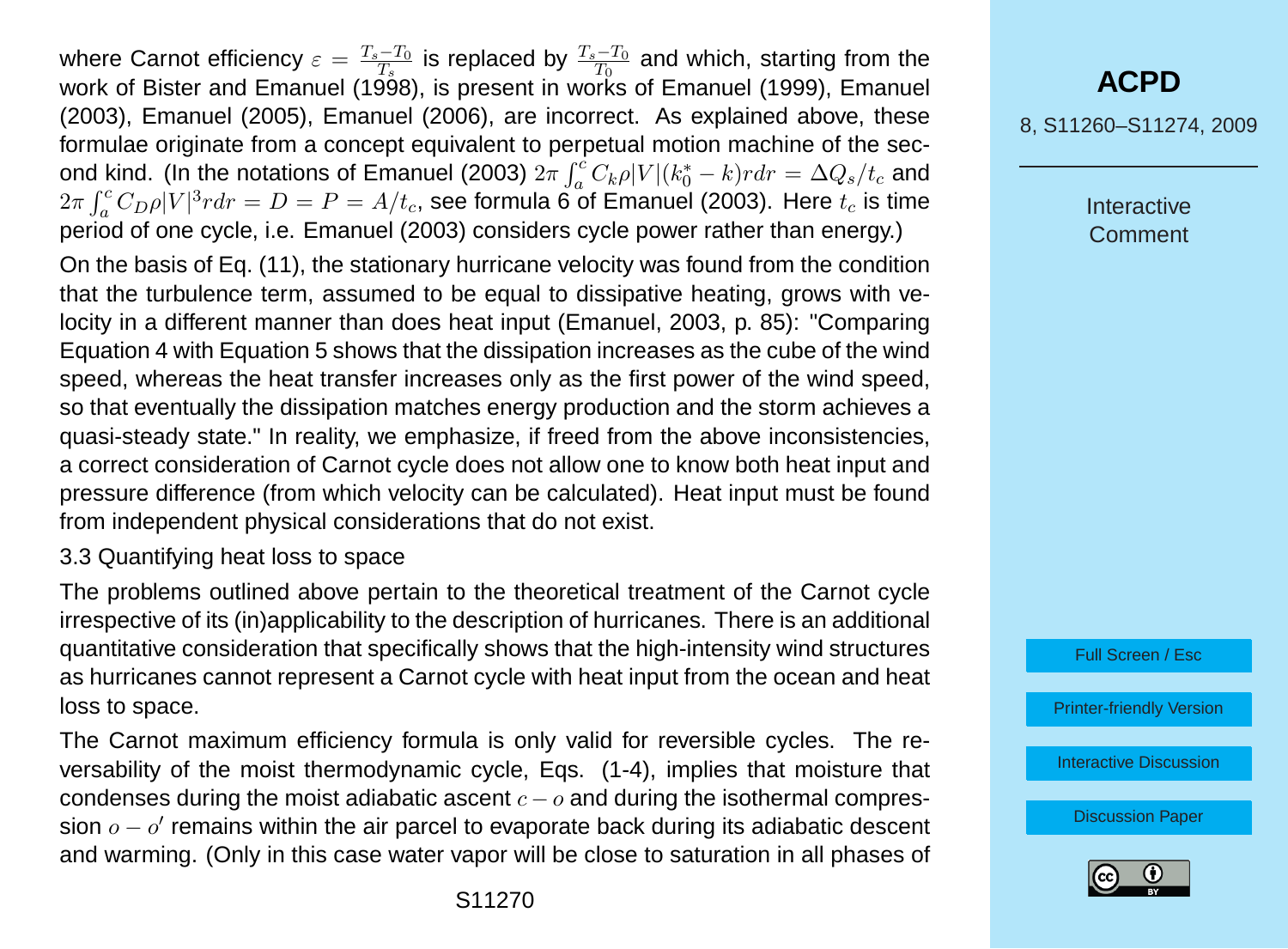the cycle. Evaporation at relative humidity less than unity is an irreversible process.) This could only be the case if the flux  $F<sub>P</sub>$  of removal of the condensed moisture from the atmosphere by rain would either be absent or negligibly small compared to the flux  $F<sub>LLH</sub>$  of latent heat release during the adiabatic ascent, which, per unit air volume per cycle, is approximately given by  $L\Delta_2\gamma$  in Eq. (2).

Per unit surface area per unit time, the vertical flux of latent heat released in the ascending air masses within the hurricane can be estimated as  $F_{LH} = w \Delta \rho_{v} L$ , where  $\Delta \rho_v$  is change of water vapor mass density over the height of hurricane circulation  $h_h$ , w is the average velocity of the moist adiabatic ascent. Exponential scale height of water vapor distribution being  $h_{H_2O} \sim 2$  km  $\ll h_h$ , we have  $\Delta \rho_v \sim \rho_v$  (i.e. practically all ascending water vapor undergoes condensation). Taking into account that  $L = 2.4$  kJ g $^{-1}$ , taking  $\rho_v \sim 30$  g m $^{-3}$  at  $T_s \sim 300$  K and characteristic vertical velocity of  $w\sim 0.06$  m s $^{-1}$  [\(Emanuel,](#page-13-0) [1991\)](#page-13-0) we obtain  $F_{LH}\sim 4\times 10^3$  W m $^{-2}.$ 

The data of [Trenberth and Fasullo](#page-14-0) [\(2007\)](#page-14-0) for hurricane Katrina (2005) describe precipitation rates  $r$  averaged over the hurricane radius of 400 km, i.e. over the entire spatial scale of the order of  $10^3$  km occupied by the hurricane. Precipitation rates r depend on wind velocity and range from 2.5 to 5.5 mm hr<sup>-1</sup>. [Miller](#page-14-0) [\(1964\)](#page-14-0) reported precipitation rate of about 5 mm hr<sup>-1</sup> for hurricane Donna (1960). This allows the minimum estimate of latent heat flux  $F_P$  corresponding to precipitated moisture as  $F_P = r \rho_l L_v = 1.7 \times 10^3$ W m $^{-2}$ , where  $\rho_l = 5.6 \times 10^4$  mol m $^{-3}$  is molar density of liquid water,  $L \approx 44$  kJ mol $^{-1}$ is the molar heat of vaporization, 1 mm hr<sup>-1</sup> =  $2.8 \times 10^{-7}$  m s<sup>-1</sup>.

One can see that the available estimates of  $F_{LH}$  and  $F_P$  coincide in their order of magnitude illustrating the nearly obvious fact that the major part of moisture condensed within the hurricane is removed from the atmosphere via precipitation.

This important fact has a two-sided implication for the view of hurricanes as a thermodynamic cycle. First, since the air volumes ascending within the hurricane area reach the upper cold atmosphere practically totally depleted of (condensed and precipitated) moisture, the descent of these air volumes can only occur along a dry adiabate, not 8, S11260–S11274, 2009

**Interactive Comment** 



[Printer-friendly Version](http://www.atmos-chem-phys-discuss.net/8/S11260/2009/acpd-8-S11260-2009-print.pdf)

[Interactive Discussion](http://www.atmos-chem-phys-discuss.net/8/17423/2008/acpd-8-17423-2008-discussion.html)

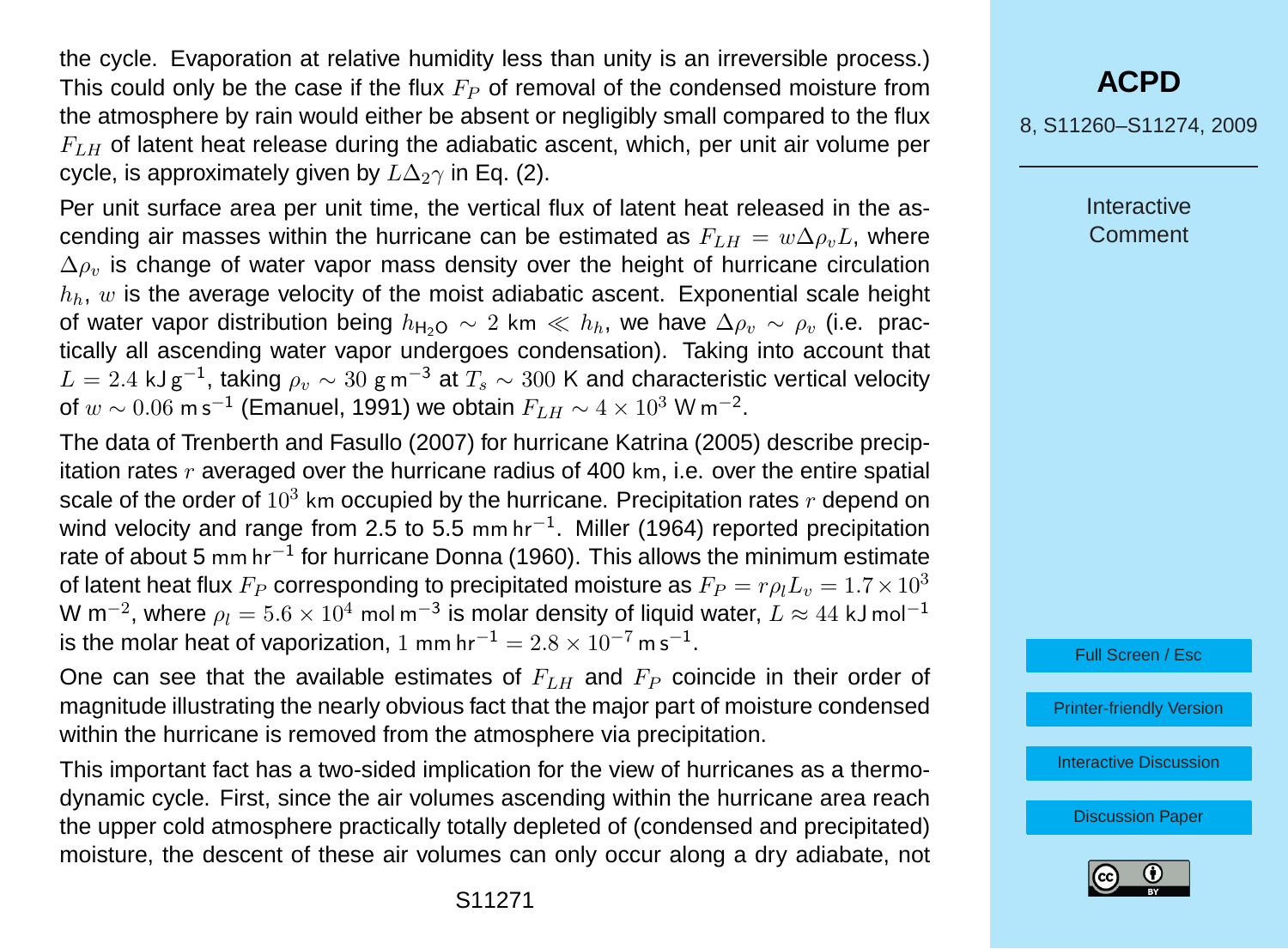along a moist adiabate, as the irreversibility of the cycle, Eqs. (1-4), prescribes. In such a case relative humidity of the descending air parcels at the sea surface would have been close to zero. This strongly contradicts the observations (relative humidity at the sea surface is around 80%, i.e., close to unity), which indicates that there is a strong admixture of moist air (and, hence, latent heat) into the descending air parcels. This means that there is a very significant import of latent energy (in the order of  $10^3$  W m<sup>-2</sup>) from the external environment to the hurricane and that hurricane is not therefore a thermodynamically closed system (cycle). It exchanges not only mass, but also latent energy with the external environment. The statement that "there is little thermodynamic contribution" from the descending leg of the hurricane [\(Emanuel,](#page-13-0) [1991\)](#page-13-0), is not supported by the available evidence.

Second, assuming the temperature of the upper radiative layer to be  $T_0 = 200$  K [\(Emanuel,](#page-13-0) [1991\)](#page-13-0) we have  $F_{out} = \sigma_B T_0^4 = 90 \text{ W m}^{-2}$  for the outgoing flux of thermal radiation to space in the hurricane area,  $\sigma_B = 5.67 \times 10^{-8}$  W m<sup>-2</sup> K<sup>-4</sup> is Boltzmann's constant. This is at least 19 times smaller a flux than the flux of latent heat irreversibly released within the hurricane area. In order to radiate this flux to space, the upper atmosphere should have had a temperature of about  $T_0 \sim 400$  K. In this case the heat sink would have been warmer than the heat source (the ocean), which is impossible.

[Trenberth and Fasullo](#page-14-0) [\(2007\)](#page-14-0) remark that Carnot cycle of the hurricane is approximate, as "some of this energy is transported out of the subtropics to higher latitudes before it is radiated to space." The above estimates show that not some, but over 95% (18/19) of energy released within the hurricane is transported away from the hurricane without any interaction with the presumed "heat sink" of the upper atmosphere. As discussed above, the hurricane is open not only in terms of exported energy, but also in terms of imported energy delivered to the hurricane in the form of water vapor. This complete energetic openness indicates that hurricane is not a thermodynamic cycle and not a cycle at all. Instead, as will be argued below, the hurricane represents an essentially non-equilibrium and non-stationary release of potential energy that was previously accumulated in the atmosphere in the form of water vapor.

# **[ACPD](http://www.atmos-chem-phys-discuss.net)**

8, S11260–S11274, 2009

Interactive Comment



[Printer-friendly Version](http://www.atmos-chem-phys-discuss.net/8/S11260/2009/acpd-8-S11260-2009-print.pdf)

[Interactive Discussion](http://www.atmos-chem-phys-discuss.net/8/17423/2008/acpd-8-17423-2008-discussion.html)

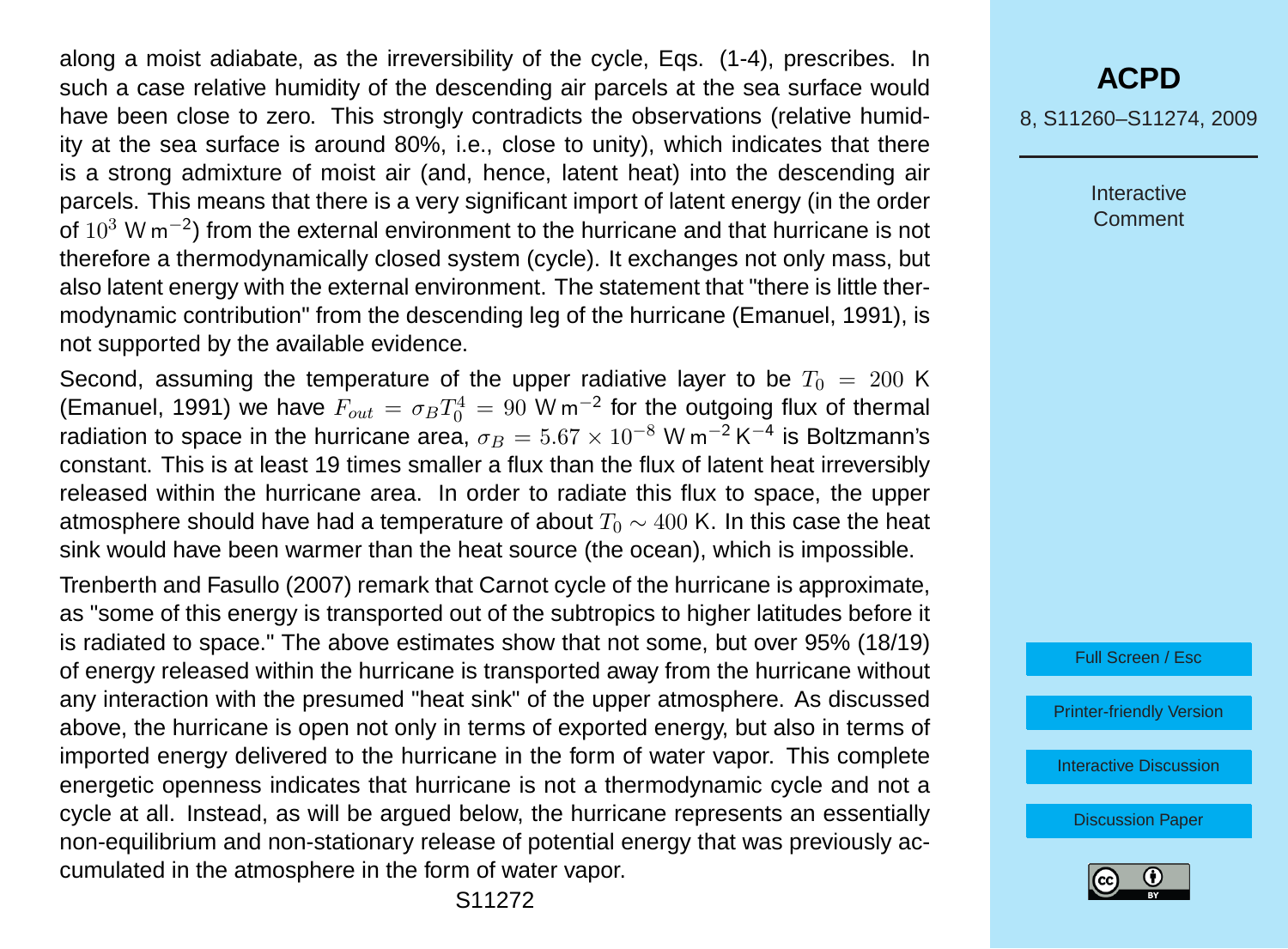### <span id="page-13-0"></span>**References**

- Bister, M. and Emanuel, K. A.: Dissipative heating and hurricane intensity. Meteorol. Atmos. Phys., 65, 233-240, 1998.
- Bolton, D.: The computation of equivalent potential temperature, Mon. Wea. Rev., 108, 1046- 1053, 1980.
- Businger, S. and Businger, J. A.: Viscous dissipation of turbulence kinetic energy in storms, J. Atmos. Sci., 58, 3793-3796, 2001.
- Eastin, M. D., Gray, W. M. and Black, P. G.: Buoyancy of convective vertical motions in the inner core of intense hurricanes. Part I: General statistics, Mon. Weather Rev., 133, 188-208, 2005.
- Emanuel, K. A.: An air-sea interaction theory for tropical cyclones. Part I: Steady-state maintenance, J. Atmos. Sci., 43, 585-604, 1986.
- Emanuel, K. A.: The theory of hurricanes, Annu. Rev. Fluid Mech., 23, 179-196, 1991.
- Emanuel, K. A.: Thermodynamic control of hurricane intensity, Nature, 401, 665-669, 1999.
- Emanuel, K. A.: Tropical cyclones, Annu. Rev. Earth Planet. Sci., 31, 75-104, 2003.
- Emanuel, K. A.: Divine wind: The history and science of hurricanes, Oxford University Press, New York, 2005.
- Emanuel, K. A.: Hurricanes: Tempests in a greenhouse, Phys. Today, 59, 74-75, 2006.
- Emanuel, K. A. and Bister, M.: Moist convective velocity and buyoancy scales, J. Atmos. Sci., 53, 3276-3285, 1996.
- Gustavson, M. R.: Limits to wind power utilization, Science, 204, 13-17, 1979.
- Hatzianastassiou, N., Matsoukas, C., Fotiadi, A., Pavlakis, K.G., Drakakis, E., Hatzidimitriou, D. and Vardavas, I.: Global distribution of Earth's surface shortwave radiation budget, Atmos. Chem. Phys., 5, 2847-2867, 2005.
- Held, I. M. and Soden, B. J.: Water vapor feedback and global warming, Annu. Rev. Energy Environ., 25, 441-475, 2000.
- Holland, G. J.: An analytic model of the wind and pressure profiles in hurricanes, Mon. Wea. Rev., 108, 1212-1218, 1980.
- Lorenz, E. N.: The nature and theory of the general circulation of the atmosphere, World Meteorological Organization, Geneva, 1967.
- Makarieva, A. M., Gorshkov, V. G. and Li, B.-L.: Conservation of water cycle on land via restoration of natural closed-canopy forests: Implications for regional landscape planning, Ecol. Res. 21, 897-906, 2006.

8, S11260–S11274, 2009

Interactive **Comment** 

Full Screen / Esc

[Printer-friendly Version](http://www.atmos-chem-phys-discuss.net/8/S11260/2009/acpd-8-S11260-2009-print.pdf)

[Interactive Discussion](http://www.atmos-chem-phys-discuss.net/8/17423/2008/acpd-8-17423-2008-discussion.html)